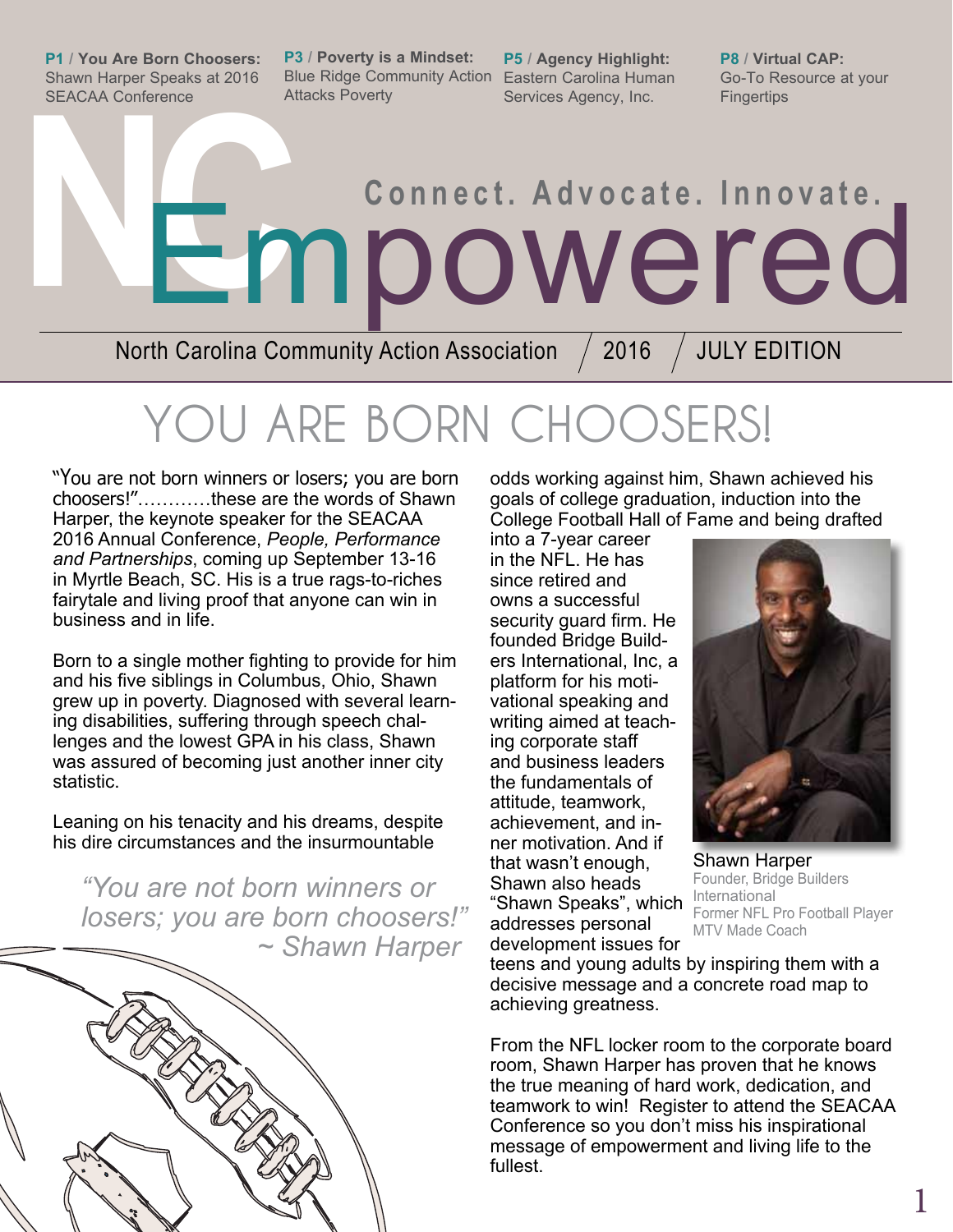A **FREE** one-day preconference workshop, "High Involvement Teams" is also being planned at the begin- ning of the conference on Tuesday as an introduction to the SEACAA Certification Program, September 13. The Welcome Reception will kick-off the event later on that evening. Denise Harlow, President/CEO of the Community Action Partnership (CAP), will bring Greetings and Partner Updates. The conference will conclude with updates from David Bradley, Executive Director of the National Community Action Foundation, about latest developments on the Hill.

**Register Now!**... for the SEACAA 2016 Annual Conference on the SEACAA website, SEACAA-US.org or http://www.seacaa-us.org/#!2016-annual-conference/ u70dc for more details.

Register separately for the preconference workshop at http://nccaa.starchapter.com/meetinginfo.php?id=15

## **Happy Home.....Happy Life**

The PNC Healthy Housing & Energy Neighborhood Beautification Improvement Program has launched and is making a tremendous difference for homeowners in area communities. This two year program will provide eligible low income homeowners with external home beautification upgrades. Homeowners will also be provided financial literacy and home maintenance education. Beautification consist of exterior painting, siding, windows and door repairs, landscaping and roof repairs. Check out the amazing Before and After results for two projects.

### BEFORE.. AFTER...



## Yadkin Valley Economic Development District, Inc. (YVEDDI)

#### Waiting List Eliminated by Walking Waggles

Donna McLamb, DVM was presented with a certificate of appreciation and recognition at the YVEDDI June Board Meeting for her lasting contributions to the success of the agency's 5K/10K fundraiser event.

Ms. McLamb served on the Walking Waggles 5K/10K race committee and was one of the biggest advocates and driving forces of this event. She took the homebound meal waiting list seriously as her own personal mission. With her efforts, the waiting list for homebound in Surry County has been eliminated. This year's race brought in almost \$16,000 to date; donations and love offerings as a result of this event are still pouring in. **You made the difference, Donna!**



(Pictured: Commissioner Eddie Harris, -Vice Chairman of the Board, Donna McLamb, Lisa Money-Senior Enrichment Director, Kathy Payne-Executive Director, and Tom Beckom-Program Specialist/Deputy Director)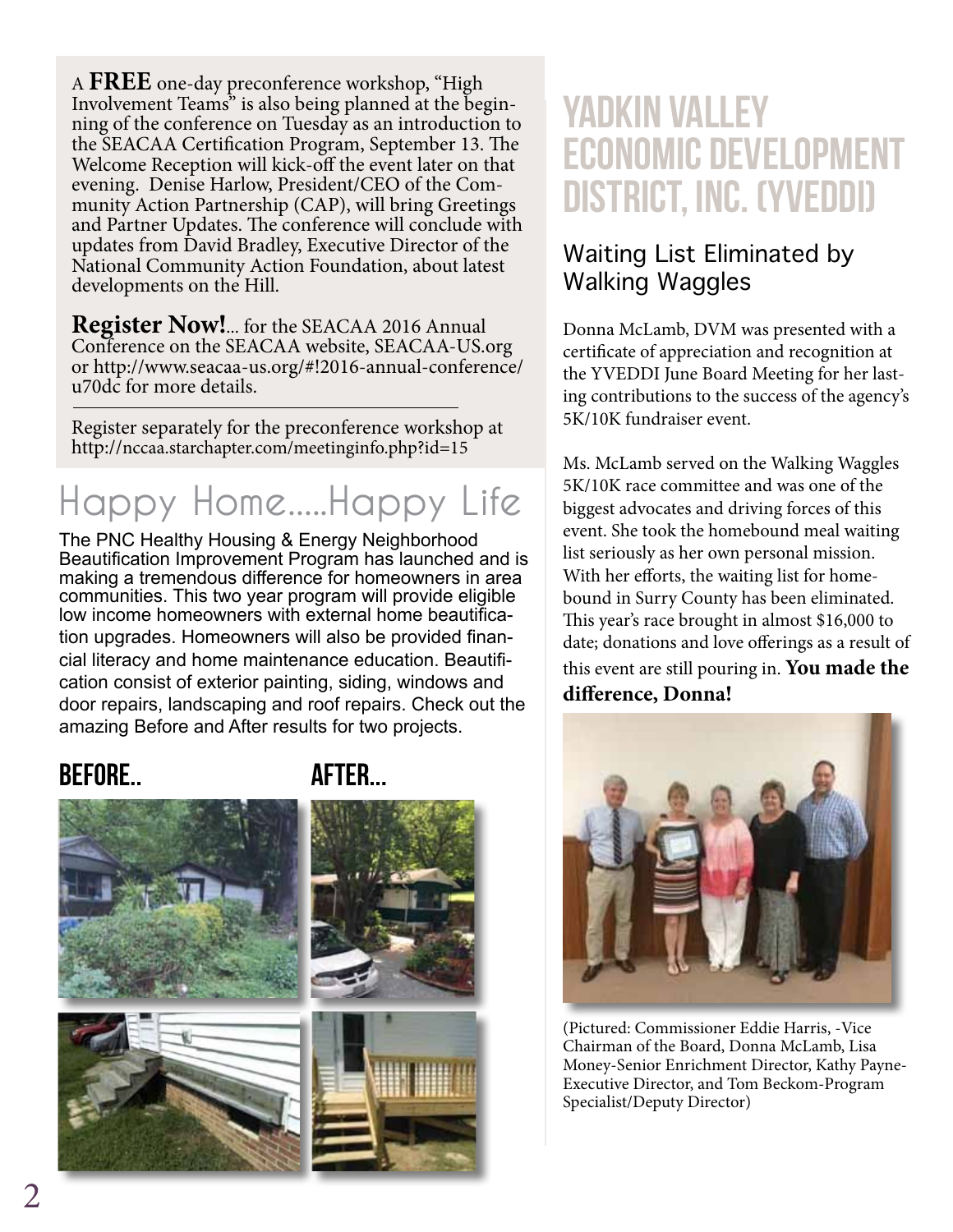## Blue Ridge Community Action Attacks Poverty

#### **"Poverty is a mindset."~ Pastor Travis McEntire**

Forest City, NC – Travis McEntire agrees that rising out of poverty is not an easy thing to do, but with some guidance, training and a roadmap tailored to specific needs it can be done. McEntire has been in the ministry for 20 years and has worked with Blue Ridge Community Action (BRCA), for the past three years.

"We work with people who are below the federal poverty level," McEntire said. "It is not hard to find people who need help. But it can be difficult to get people who will commit to the self-sufficiency program."

"Poverty is a mindset," McEntire said. "People in poverty often feel inferior, may have low self- esteem and even feel that they don't deserve better." Sometimes, according to McEntire, trust and honesty are issues that must be addressed.

 "The most difficult part of this job," McEntire said, "is making people



Pastor Travis McEntire

believe that they can make changes in their life and don't have to be dependent on the Department of Social Services."

Not everyone who enters the program successfully completes it. But there are successes, including a young man able to be trained and now working as an electrician. And the woman who spent time in transitional housing and ultimately gained employment as a very successful salesperson, earning large commissions at a high end furniture and accessory store.

McEntire credits BRCA and the leadership of Executive Director, Mattie Paterson. He is also hopeful about participating in the new anti-poverty collaboration known as NETworX. "Helping people to help themselves in partnership with the community" is BRCA's mission statement which McEntire embraces.

From article by Scott Carpenter, The Daily Courier

# ROMA Trainer Candidates Make Progress!

NC's ROMA Trainer Candidates are making steady progress toward becoming Nationally Certified ROMA Trainers! The cohort successfully completed the second Phase of the Peer-to-Peer Certification Process on June 1-3 in Raleigh, NC. ROMA Master Trainer, John W. Edwards, Jr., provided oversight during this session and made note of the apparent talent of the group. Stay tuned for upcoming "Intro to ROMA" training events as the Candidates work toward Certification. **Way to go, Candidates!**



2016 NC ROMA Trainer Candidates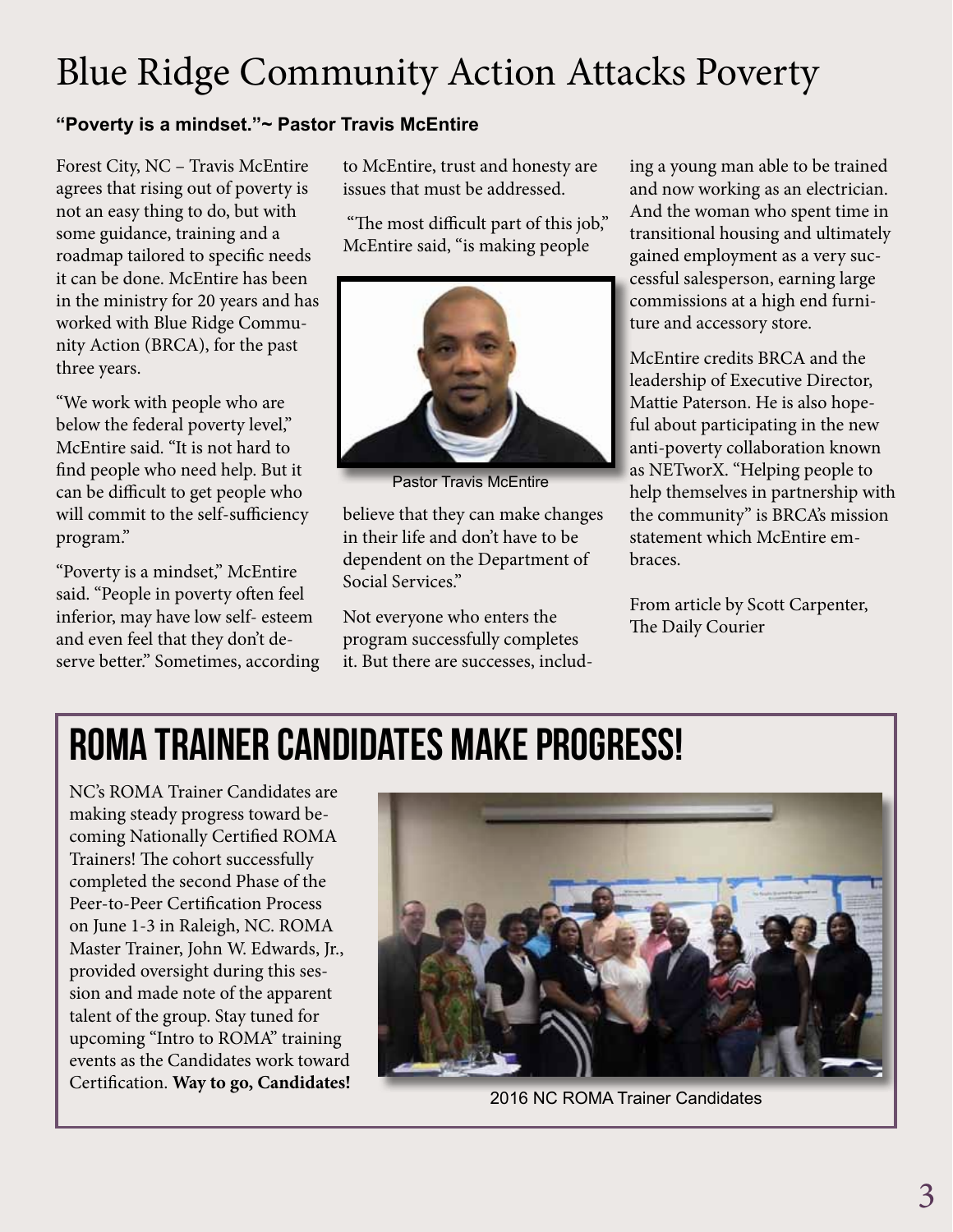## Community Action Loses a "Sonny" Leader

An influential force for a host of causes, such as integrating schools, making Martin Luther King Jr.'s birthday a state and national holiday, and founding one of the first Head Start education programs, William "Sonny" Walker, died on June 14 after a brief illness.

A civil rights activist born in Pine Bluffs, Arkansas, William "Sonny" Walker, helped many people in his community and championed causes he believed were worth fighting for. He fought for the integration of Little Rock Central High School in 1956 during the Brown vs. Board's U.S. Supreme Court decision by working with fellow civil rights activist, Ozelle Sutton. Walker was able to transport the courageous teenagers to and from school.

He graduated from Merle High School and received a bachelor's degree from the University of Arkansas at Pine Bluff, where he majored in English and History. In 1965, Walker started the Crusade for Opportunity, one of the first Head Start programs in the U.S. and then began serving as director of the Economic Opportunity Agency of Little Rock and Pulaski County. Then, in 1969, Walker became the first African American to hold a position in a Southern governor's cabinet as head of the Arkansas State Economic Opportunity Office.

His thirst to help his community was still not quenched and he decided to move to Atlanta, Georgia in 1972 where he began serving as a division director for the U.S. Department of Housing and Urban Renewal. In Atlanta he was known as the sunny spirit of Atlanta as he was well known in the community and was a true altruist.

His eldest child Cheryl Walker said, "People loved him, and he was always helping somebody. He opened doors and left them open for people to come through."

Later on, Walker became a member of the Board of Directors for the Martin Luther King Jr. Center for Nonviolent Social Change. Eventually, Walker became Coretta Scott-King's speech writer. He

also worked with her and the King Holiday Commission to establish that national and state holiday and in 1994, served as interim director of the King Center.

Walker's true enjoyment came from helping others look for job opportunities and searching for tal-



ented and competent professionals to strengthen businesses. This interest led him to found the Sonny Walker Group, which specializes in networking, marketing, and employee training allowing people to connect with community and organizational leaders.

*"Call it principled passion," Curley M. Dossman, Jr., president of the Georgia-Pacific Foundation and chairman of 100 Black Men of America, Inc., recalled at Walker's funeral service. "Sonny actively sought ways to make things how they should be, instead of passively accepting things as they were. In as much as he was a consensus builder, if Sonny saw something that was not right in his eyes, he would lead a cause to correct it. He was a leader who was an advocate in just about everything he did."*

http://www.ajc.com/news/news/local-obituaries/ william-sonny-walker-82-lifelong-advocate-forcivi/nrp5D/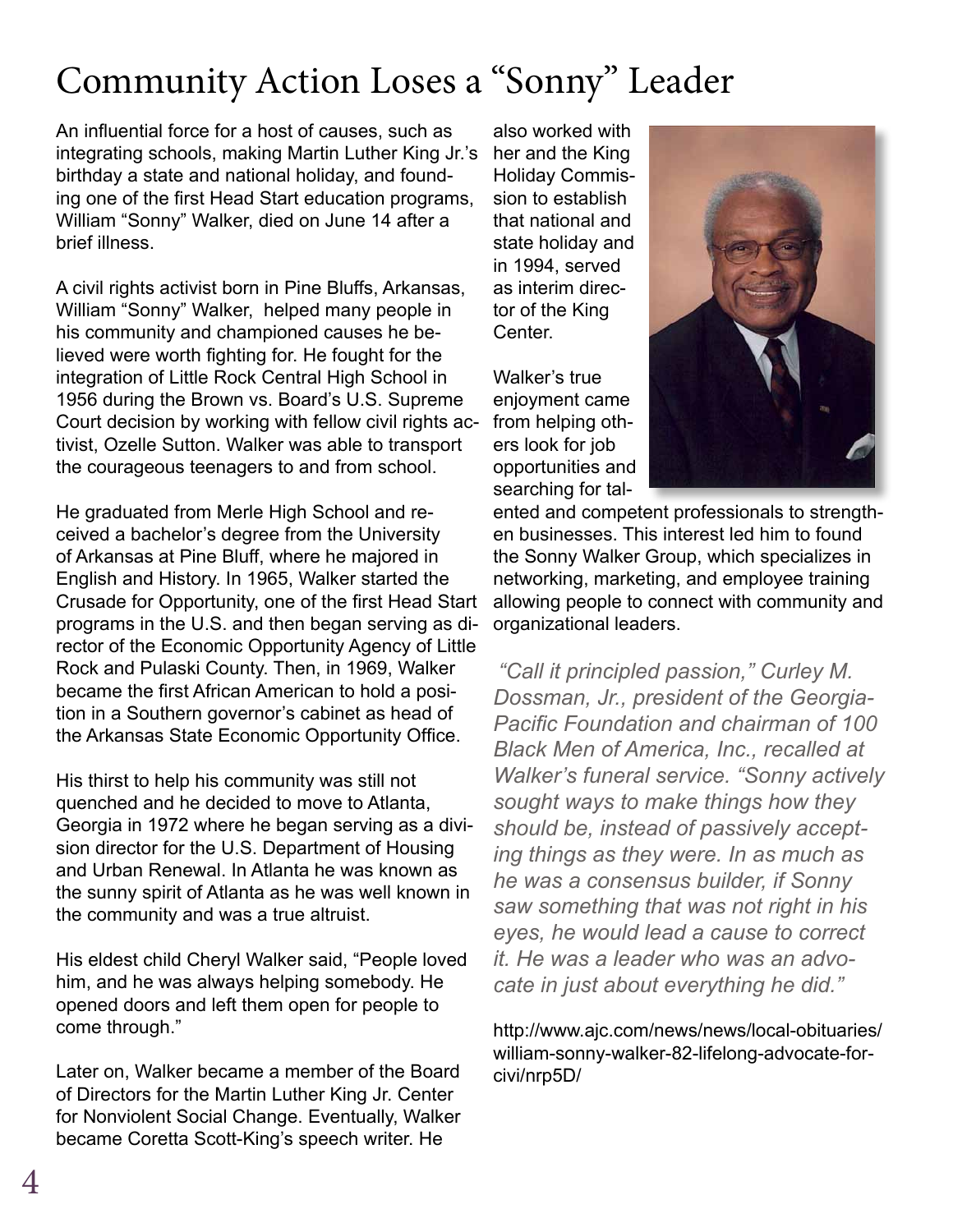## **The MOOvement has Begun**

Raleigh, NC - Holy Cow Tee shirts can be purchased for \$15 + shipping from the NCCAA. Baseball caps are also available for \$10 each. Request yours today via email addressed to info@ nccaa.net.



Passage Home staff sport their Holy Cow Tee's in this photo.

## AGENCY HIGHLIGHT

#### Eastern Carolina is on the MOOve – Creating a Better Future

Jacksonville, NC - Challenged by a recent and unexpected move, Eastern Carolina Human Services Agency Inc., (ECHSA) in Jacksonville, NC, has recently transitioned to a new location. Determined to maintain the same level of service for their customers, despite this disruptive "stone in the road," Eastern Carolina has not slowed down one bit. The agency continues its dedicated efforts to not only improve the lives of low-income families but also empower them to become economically and socially self-sufficient.

Eastern Carolina Human Services Agency Inc. has approached the issues that many low-income families constantly battle with through its Family Self-Sufficiency Program that covers needs related to: employment and training programs, skill building, crisis and emergency safety net services, housing, energy services, assistance in locating and applying for education/training programs, etc. The Family Self-Sufficiency Program is an umbrella program that includes Family Unification, Disaster Housing Assistance, and Home Ownership Programs, as well as Mainstream Housing for Persons with Disabilities to help citizens in every aspect of their lives and reduce their dependency upon Federal and State programs. In addition, it strives to obtain an increase in the total family income.

While the adults are away working hard to provide a better future for their children, East Carolina Human Services provides a daycare for children between the ages of six weeks to twelve years old. The Day Care Center is rated "five stars" and provides the ideal environment for children to foster their knowledge and provides a learning experience to stimulate growth in all developmental areas. A wise person once said, "All kids need is a little help, a little hope, and someone who believes in them." Eastern Carolina Human Service Agency Inc. provides all that and a loving, stimulating, and safe environment that each child is entitled to.

Thanks to programs like the Family Self-Sufficiency Program at Eastern Carolina and other community action agencies, citizens can dream big and build a reputable image in today's society. The American Dream no longer seems like a mirage, but rather an attainable goal to the low-income families in counties like Onslow, Duplin, New Hanover, and Pender.

*http://echsainc.com/*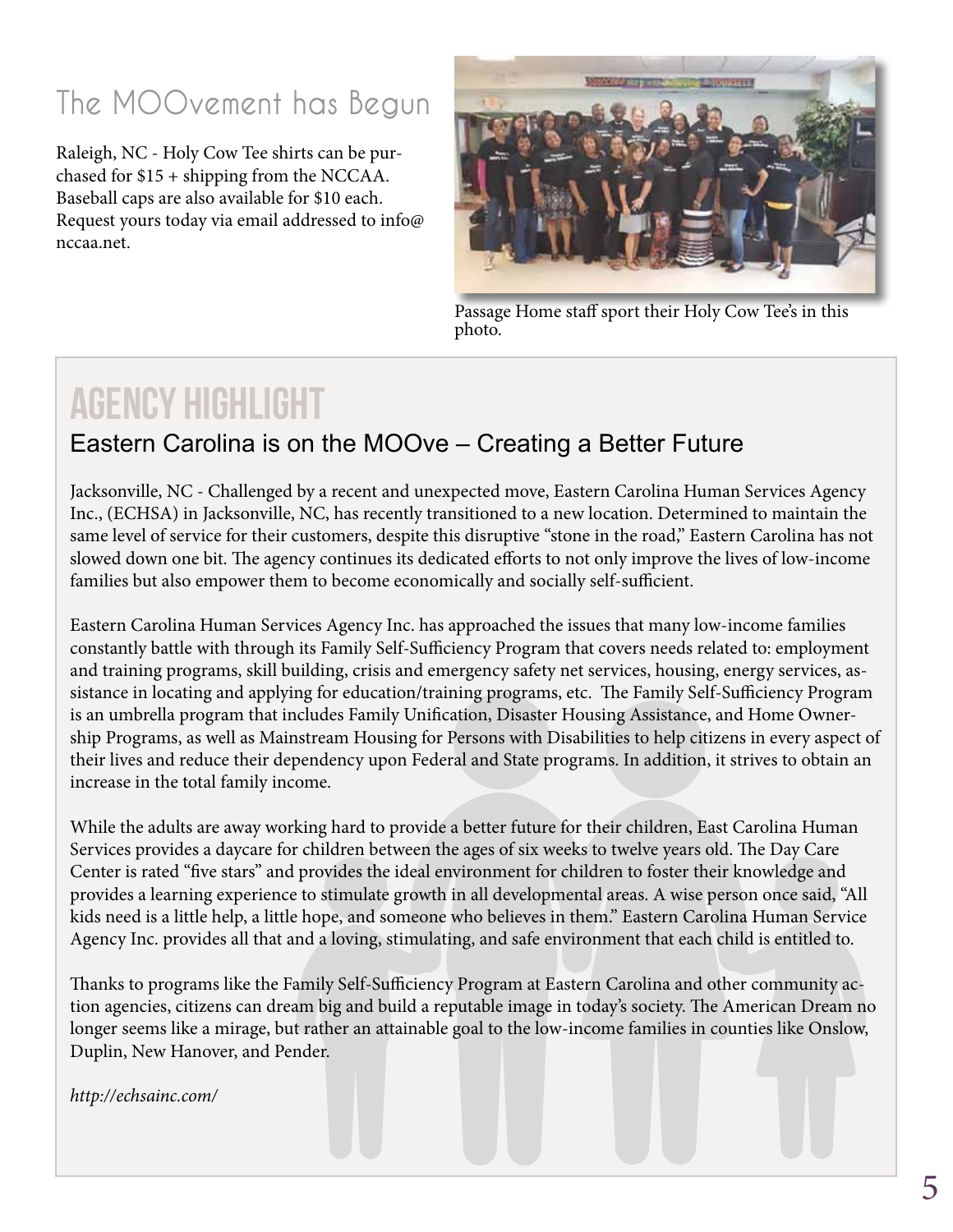## Coastal Community Action: Building Bridges and Making Connections

Newport, NC - Henry Ford once said, "Coming together is a beginning; keeping together is progress; working together is success." In order to achieve success and unity among the nonprofits in their county, the Crystal Coast Nonprofit Network (CCNN) recently published a Resource Guide for the Crystal Coast Community. The Guide serves to inform residents of the programs offered in their community by 28 local nonprofits through a listing that assists county residents. Ms. Paula Dickinson, Executive Director of Coastal Community Action Inc. (CCA) in Newport, NC, a nonprofit, community action organization that provides a multitude of services to low-income residents, said that there are copies of the guide available at the CCA office, as well as digital versions.

The main goal that Crystal Coast Nonprofit Network hopes to accomplish is to be able to connect nonprofits so that they can see the programs offered by other nonprofits and help each other out. With the help of this guide, they will be able to work together to provide

residents with the best services possible. The guide contains the name and detailed descriptions of the nonprofits, as well as an index

to easily navigate services. Topics range from arts, business developments, children's programs, community and family support, to food and nutrition. Ms. Dickson has proposed that nonprofits who would like to be included in the guide contact Ken Hunt via email at ken.hunt@ coastalca.org.

Monthly CCNN meetings are held the second Thursday of each month at various nonprofit locations to increase collaboration and provide an opportunity to tour facilities. Those interested in obtaining a copy of the directory can email paula. dickson@coastalca.org or lura.

taylor@coastalca.org for the link or more information. Copies are also available at the CAA office; 252- 223-1630.



## **2016 NCCAA Calendar**

- AUG. **Community Action Partnership Annual Convention** August 30 - September 2 • JW Marriott, Austin, TX
- Sept. **SEACAA Preconference Workshop**  *High Involvement Teams*September 13 Embassy Suites, Myrtle Beach, SC **[Click here to register!](http://nccaa.starchapter.com/meetinginfo.php?id=15 )**

 **SEACCA 2016 Annual Conference** September 13-16 • Embassy Suites, Myrtle Beach, SC • **[Click here to register!](http://www.seacaa-us.org/#!2016-annual-conference/u70dc)**

 **NASCSP Annual Conference** September 28-30 • Omaha Hilton, Omaha, NE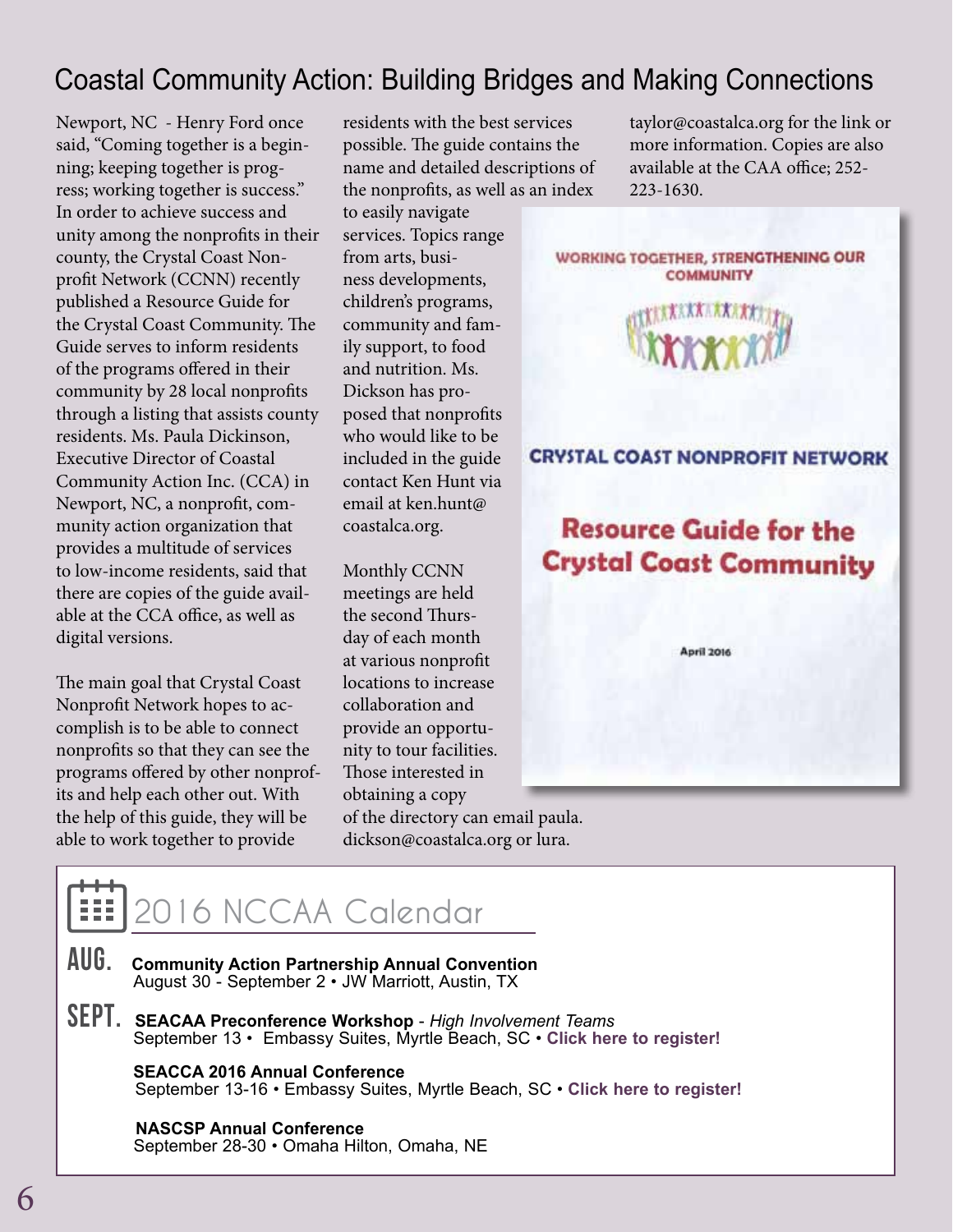# **AGENCY UPDATES**

County before coming to ACCSA in 1988.

#### **Wendy Covington, Executive Director of Alamance County Community Services Agency,**

**Inc. (ACCSA)** in Burlington, NC, steps down for an early retirement the end of July. As the agency's chief administrator she provides leadership to ACCSA and is responsible for the overall management of the organization. Wendy has been employed with ACCSA for 28 years. After obtaining her Bachelor of Science Degree from the University of North Carolina in Greensboro in 1987, she worked as a social worker in Rockingham

Wendy has been a champion for ACCSA and the constituents the agency serves over the years, having served in various roles fulfilling the mission of eradicating poverty. An active community leader, Wendy has and currently serves on a variety of nonprofit boards in the Alamance County community. She and her husband of 26 years and are the proud parents of four adult children and grandparents to an adorable



grandson. Wendy enjoys gardening, singing in her church choir, and writing songs. We wish her well!

#### **Patricia Beier, former Director of WAGES Children & Families Division, President of the NC Head**

**Start Association,** has been named as the new Executive Director for WAGES, upon Marlee Ray's retirement last month. Shirley Ed-



wards, Wages Board Chair, announced that the appointment was a unanimous decision by the full Board. No doubt, you are familiar with Patricia's accomplishments in her previous role. Marlee Ray said, "Patricia will be an excellent Executive Director in that she is knowledgeable and passionate about the programs and people at WAGES. She brings an enthusiasm and a vision for continuous growth for the future

ensuring that WAGES' 50 year legacy and impact in the community will be increasing strong." *Congratulations, Patricia! - You rock!!*

#### **Eastern Carolina Human Service Agency Inc.,**

**(ECHSA)** in Jacksonville, NC has a temporary new address. It is 1201 Hargett Street, Suite B, Jacksonville, N.C. 28540. Mail should be submitted to P.O. Drawer 796, Jacksonville, N.C. 28541-0796. The agency has set up a gofundme.com page to support the costs associated with their sudden move. Follow this link if you would like to make a contribution: gofundme.com/26nh4sc.

#### **All contributions appreciated!**

#### **Meghana Mettu, joins the NCCAA Team as a Summer Intern**



Meghana is currently a rising senior at Panther Creek High School pursuing a career in the medical field. She hopes to go to college to major in Psychology and become a Pediatrician. On behalf of the NC Community Development Initiative Summer Youth Leadership Program, she is interning at NC Community Action Association to gain exposure to the community economic development and the general nonprofit sector. As the Youth Leadership Program is geared towards creating a pipeline of young leaders who creatively address community economic development challenges, Meghana has worked on projects that involve several nonprofit organizations and has been

learning about the foundation, beliefs, and principles of nonprofits. Experiencing a learning and work experience, Meghana enjoys coming to work everyday and being assigned new projects that allow her to gain a better understanding of the multitude of programs that nonprofit organizations provide to local residents. She hopes to continue helping nonprofit organizations even after her summer internship as she is very passionate about serving her community. *Welcome, Meghana!*